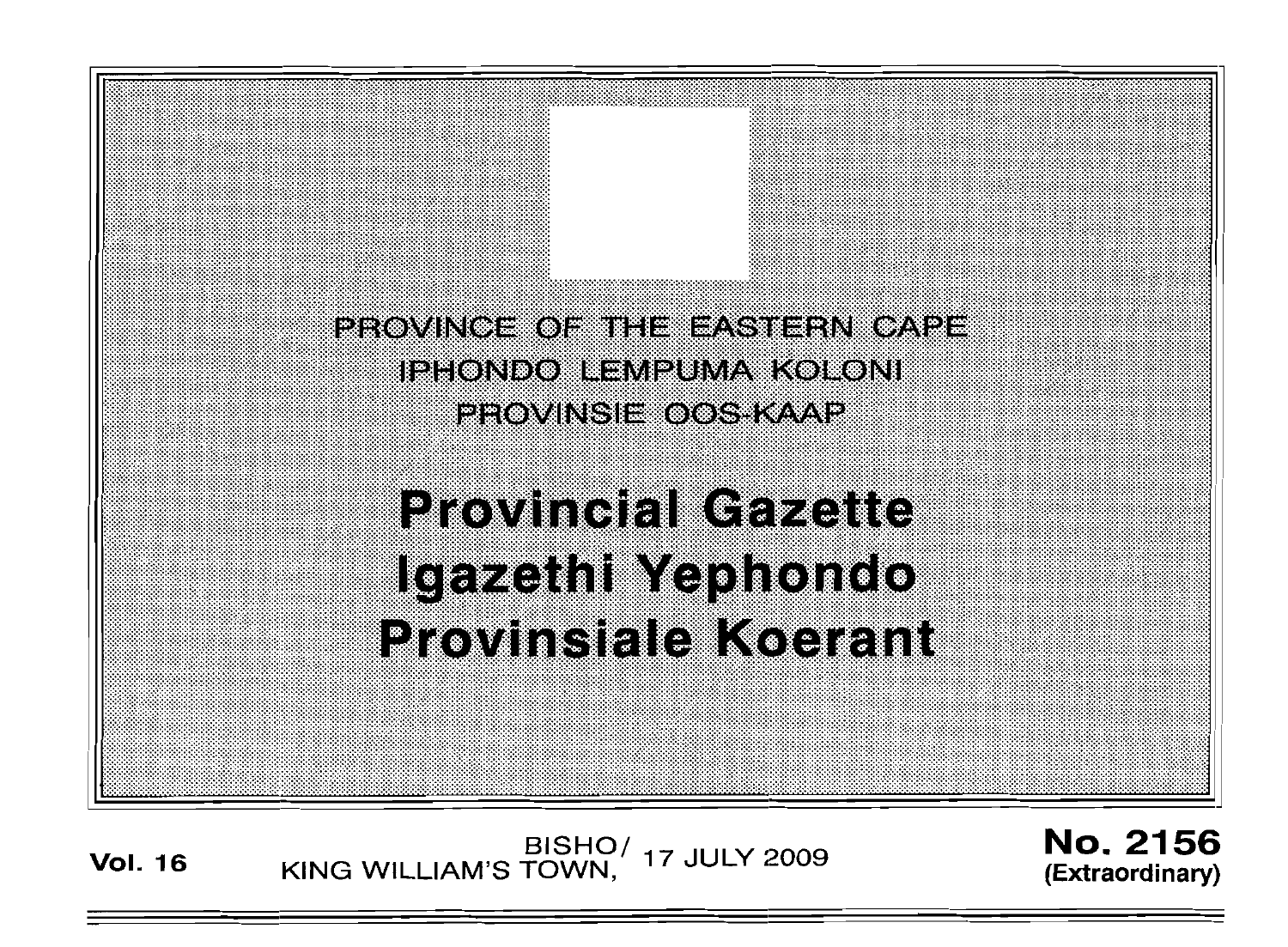## **CONTENTS· INHOUD**

| No. |                                                                                                       | Page<br>No. | Gazette<br>No. |
|-----|-------------------------------------------------------------------------------------------------------|-------------|----------------|
|     | <b>PROVINCIAL NOTICE</b>                                                                              |             |                |
| 38  | Gambling and Betting Act (5/1997): Publication of names of nominees to the Gambling and Betting Board |             | 2156           |